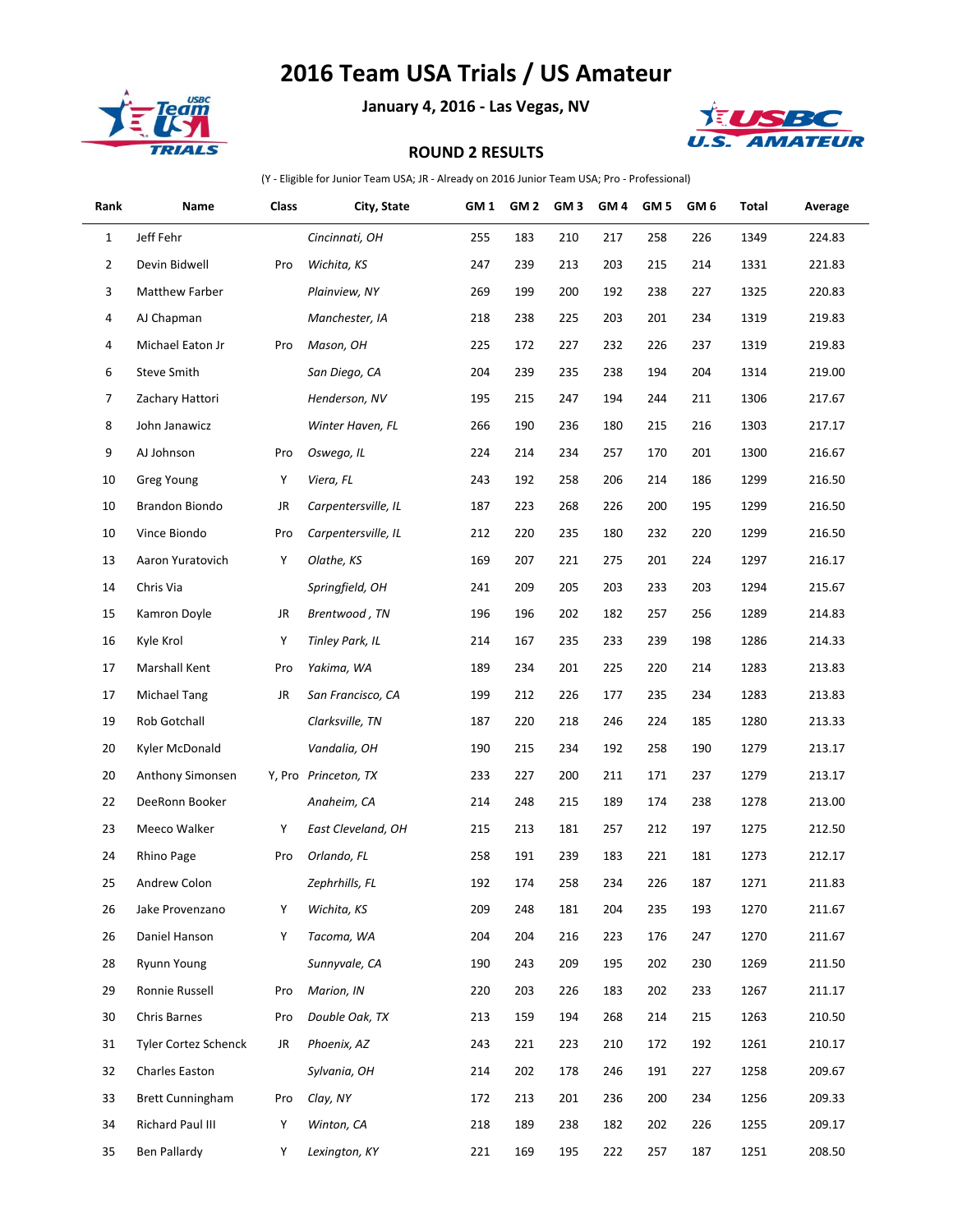| 36 | Nick Kruml              |     | Downers Grove, IL      | 175 | 207 | 184 | 177 | 247 | 254 | 1244 | 207.33 |
|----|-------------------------|-----|------------------------|-----|-----|-----|-----|-----|-----|------|--------|
| 37 | James Matthews          | Υ   | Prattville, AL         | 211 | 170 | 211 | 225 | 178 | 248 | 1243 | 207.17 |
| 38 | Andrew Cain             | Pro | Phoenix, AZ            | 215 | 222 | 203 | 223 | 207 | 171 | 1241 | 206.83 |
| 39 | Richard (Ric) McCormic  | Υ   | Cincinnati, OH         | 186 | 200 | 204 | 195 | 197 | 257 | 1239 | 206.50 |
| 40 | <b>Briley Haugh</b>     | Υ   | Faribault, MN          | 190 | 189 | 222 | 204 | 211 | 222 | 1238 | 206.33 |
| 41 | <b>Bryant Ezell</b>     | Υ   | Fayettevile, AR        | 189 | 187 | 230 | 172 | 255 | 202 | 1235 | 205.83 |
| 42 | Zeke Bayt               |     | Henderson, NV          | 154 | 232 | 231 | 235 | 213 | 168 | 1233 | 205.50 |
| 42 | Robert Altieri          |     | Vancouver, WA          | 228 | 172 | 227 | 192 | 221 | 193 | 1233 | 205.50 |
| 42 | Antar Howard            | Υ   | Kalamazoo, MI          | 190 | 186 | 221 | 198 | 236 | 202 | 1233 | 205.50 |
| 42 | Ronnie Fujita           | Υ   | El Sorente, CA         | 213 | 176 | 219 | 207 | 209 | 209 | 1233 | 205.50 |
| 46 | Steven Lemke            |     | Nacogdoches, TX        | 205 | 193 | 201 | 209 | 212 | 212 | 1232 | 205.33 |
| 47 | Lucas Perdieu           | Υ   | De Witt, IA            | 181 | 214 | 172 | 186 | 257 | 220 | 1230 | 205.00 |
| 47 | <b>Mick Eaton</b>       |     | Wyoming, MI            | 198 | 156 | 170 | 213 | 246 | 247 | 1230 | 205.00 |
| 49 | Franklin Snodgrass      |     | Sterling Heights, MI   | 196 | 169 | 220 | 247 | 203 | 194 | 1229 | 204.83 |
| 50 | James Grago III         | Pro | Hampstead, NC          | 213 | 170 | 205 | 238 | 203 | 199 | 1228 | 204.67 |
| 51 | Luke Fisher             | Υ   | Altoona, IA            | 189 | 170 | 232 | 212 | 215 | 208 | 1226 | 204.33 |
| 52 | Randy Cote              |     | Red Rock, AZ           | 189 | 212 | 248 | 182 | 211 | 174 | 1216 | 202.67 |
| 53 | Sam Cantrell            | Υ   | Citrus Heights, CA     | 197 | 171 | 222 | 165 | 204 | 256 | 1215 | 202.50 |
| 54 | Logan Williams          | Υ   | Anchorage, AK          | 168 | 224 | 179 | 224 | 215 | 203 | 1213 | 202.17 |
| 54 | Perry Crowell IV        | Pro | Hoquiam, WA            | 223 | 231 | 206 | 160 | 181 | 212 | 1213 | 202.17 |
| 56 | Nicholas Azumi          | Υ   | Waipahu, HI            | 180 | 237 | 181 | 189 | 232 | 193 | 1212 | 202.00 |
| 57 | Corben Etteldorf        |     | Las Vegas, NV          | 162 | 201 | 188 | 214 | 221 | 224 | 1210 | 201.67 |
| 58 | Andrew Heritage         | Υ   | Beaverton, OR          | 212 | 204 | 174 | 178 | 247 | 191 | 1206 | 201.00 |
| 59 | Kevin Fischer           | Υ   | Winter Park, FL        | 212 | 241 | 197 | 223 | 162 | 169 | 1204 | 200.67 |
| 59 | Wesley Low Jr           | Υ   | Palmdale, CA           | 198 | 167 | 235 | 201 | 191 | 212 | 1204 | 200.67 |
| 61 | <b>Billy Goodman</b>    | Υ   | O'Fallon, IL           | 198 | 180 | 213 | 194 | 226 | 188 | 1199 | 199.83 |
| 62 | Matt Russo              | Υ   | Millstone Township, NJ | 159 | 220 | 217 | 222 | 201 | 174 | 1193 | 198.83 |
| 63 | Aaron Turner            | Υ   | Kenosha, WI            | 162 | 181 | 194 | 205 | 239 | 210 | 1191 | 198.50 |
| 63 | Jacob Klein             | Υ   | East Islip, NY         | 178 | 223 | 181 | 192 | 159 | 258 | 1191 | 198.50 |
| 65 | <b>Mark Curtis</b>      |     | Torrance, CA           | 194 | 179 | 211 | 206 | 196 | 201 | 1187 | 197.83 |
| 66 | Dan Knowlton            |     | Dade City, FL          | 188 | 190 | 191 | 224 | 209 | 183 | 1185 | 197.50 |
| 67 | <b>Brandon Williams</b> |     | Morgantown, WV         | 224 | 202 | 152 | 225 | 179 | 201 | 1183 | 197.17 |
| 68 | <b>Gregory Tack</b>     | Υ   | Port Murray, NJ        | 180 | 208 | 228 | 201 | 172 | 193 | 1182 | 197.00 |
| 69 | <b>Ryan Winters</b>     | Υ   | Livonie, MI            | 215 | 199 | 192 | 164 | 204 | 205 | 1179 | 196.50 |
| 70 | <b>Steve Novak</b>      |     | Bay City, MI           | 168 | 230 | 159 | 178 | 218 | 224 | 1177 | 196.17 |
| 71 | Dallas Leong            |     | Las Vegas, NV          | 223 | 186 | 225 | 176 | 168 | 197 | 1175 | 195.83 |
| 72 | Chris Colella           | Pro | Templeton, MA          | 214 | 162 | 184 | 175 | 224 | 215 | 1174 | 195.67 |
| 73 | Bryan Dragotta          |     | Selden, NY             | 178 | 228 | 182 | 189 | 203 | 192 | 1172 | 195.33 |
| 73 | Jordan Nunn             | Υ   | Flint, MI              | 190 | 183 | 198 | 205 | 204 | 192 | 1172 | 195.33 |
| 75 | Joe Gerencser           | Υ   | Henderson, NV          | 187 | 187 | 185 | 246 | 180 | 185 | 1170 | 195.00 |
| 75 | Darren Stanley          |     | Vancouver, WA          | 191 | 224 | 174 | 201 | 160 | 220 | 1170 | 195.00 |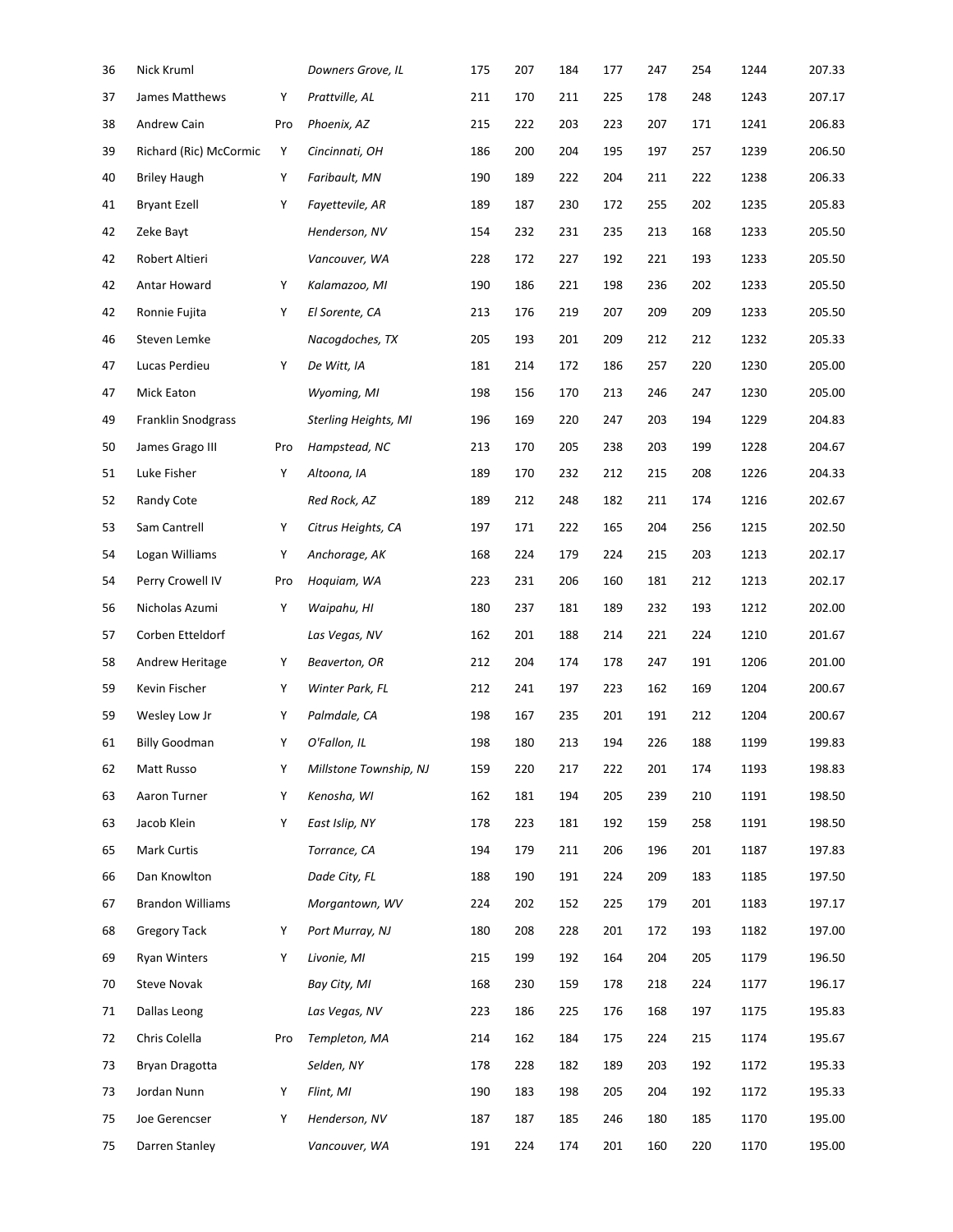| 77  | Michael Martell       | Υ   | Brooklyn, NY          | 179 | 191 | 180 | 217 | 199 | 200 | 1166 | 194.33 |
|-----|-----------------------|-----|-----------------------|-----|-----|-----|-----|-----|-----|------|--------|
| 78  | Chad Mee              | JR  | Hamburg, NY           | 198 | 212 | 217 | 177 | 161 | 199 | 1164 | 194.00 |
| 79  | Andrew Hall           | Υ   | Westborough, MA       | 189 | 209 | 169 | 205 | 180 | 210 | 1162 | 193.67 |
| 80  | Jacob Kersten         | Υ   | Clarkston, MI         | 215 | 190 | 188 | 178 | 192 | 196 | 1159 | 193.17 |
| 81  | Peter Vergos          | Υ   | Apopka, FL            | 197 | 178 | 248 | 188 | 166 | 178 | 1155 | 192.50 |
| 81  | Jon Trzcinski         |     | Lake Wales, FL        | 142 | 180 | 211 | 171 | 201 | 250 | 1155 | 192.50 |
| 83  | Joseph Grondin        | Υ   | San Pedro, CA         | 166 | 161 | 222 | 253 | 185 | 167 | 1154 | 192.33 |
| 84  | Kenneth Ryan          | Υ   | Farmingdale, NJ       | 255 | 222 | 200 | 156 | 161 | 159 | 1153 | 192.17 |
| 85  | Jeffrey Bartos        |     | Palatine, IL          | 169 | 189 | 203 | 198 | 195 | 196 | 1150 | 191.67 |
| 86  | Dakota Vostry         | Υ   | Bolingbrook, IL       | 210 | 220 | 201 | 209 | 140 | 168 | 1148 | 191.33 |
| 86  | Noel Vega             | Pro | New Gardens, NY       | 190 | 195 | 180 | 205 | 168 | 210 | 1148 | 191.33 |
| 88  | Bryan Eaton           |     | Wyoming, MI           | 173 | 195 | 199 | 181 | 213 | 186 | 1147 | 191.17 |
| 89  | Sergio Torres         | Υ   | Henderson, NV         | 183 | 203 | 184 | 246 | 140 | 189 | 1145 | 190.83 |
| 89  | Darren Tang           |     | San Francisco, CA     | 183 | 157 | 168 | 209 | 225 | 203 | 1145 | 190.83 |
| 91  | Mason Yamada          | Υ   | Kenai, AK             | 161 | 210 | 218 | 180 | 195 | 180 | 1144 | 190.67 |
| 91  | <b>Trent Mitchell</b> |     | Chicago, IL           | 181 | 227 | 188 | 194 | 162 | 192 | 1144 | 190.67 |
| 93  | <b>Thomas Frost</b>   | Υ   | O Fallon, IL          | 217 | 198 | 188 | 187 | 132 | 221 | 1143 | 190.50 |
| 94  | Sean Wilcox           | Υ   | Altamonte Springs, FL | 206 | 226 | 208 | 192 | 152 | 157 | 1141 | 190.17 |
| 94  | Terrance (TJ) Rock    | Υ   | Henderson, NV         | 190 | 278 | 161 | 144 | 202 | 166 | 1141 | 190.17 |
| 96  | Andrew Anderson       | Υ   | Holly, MI             | 189 | 182 | 194 | 172 | 188 | 215 | 1140 | 190.00 |
| 97  | Kyle Hayes            | Υ   | Macomb, MI            | 188 | 196 | 178 | 181 | 206 | 189 | 1138 | 189.67 |
| 98  | Ryan Ashby            |     | Mentor, OH            | 168 | 149 | 197 | 193 | 230 | 197 | 1134 | 189.00 |
| 99  | Jacob Fukuyama        |     | Aiea, HI              | 172 | 190 | 155 | 258 | 182 | 176 | 1133 | 188.83 |
| 100 | Micah McCracken       | Υ   | Fort Worth, TX        | 235 | 186 | 182 | 179 | 189 | 159 | 1130 | 188.33 |
| 101 | Jack Celmer           | Υ   | Wernersville, PA      | 168 | 204 | 168 | 182 | 226 | 178 | 1126 | 187.67 |
| 101 | Jacob Mullen          | Υ   | Bellingham, WA        | 202 | 155 | 183 | 214 | 192 | 180 | 1126 | 187.67 |
| 101 | Brian Monnette Jr.    | Υ   | Lakewood, WA          | 176 | 182 | 169 | 223 | 182 | 194 | 1126 | 187.67 |
| 104 | Andrew Olson          | Υ   | Sun Prairie, WI       | 217 | 192 | 191 | 145 | 201 | 178 | 1124 | 187.33 |
| 104 | Andrew Letscher       | Υ   | Canfield, OH          | 148 | 187 | 212 | 175 | 201 | 201 | 1124 | 187.33 |
| 104 | Matthew Diamond       | Υ   | Centerville, OH       | 185 | 188 | 189 | 164 | 177 | 221 | 1124 | 187.33 |
| 104 | Alex Aguirre          | Υ   | Tracy, CA             | 178 | 175 | 185 | 174 | 167 | 245 | 1124 | 187.33 |
| 108 | <b>Bradley Crouse</b> | Υ   | Nazareth, PA          | 201 | 173 | 203 | 191 | 168 | 186 | 1122 | 187.00 |
| 108 | Sebastian Steele      | Υ   | Apopka, FL            | 181 | 149 | 184 | 168 | 233 | 207 | 1122 | 187.00 |
| 110 | Jacques Kaune         |     | Oskaloosa, IA         | 186 | 168 | 212 | 164 | 155 | 236 | 1121 | 186.83 |
| 111 | Thomas Grunwald       | Υ   | Astoria, NY           | 181 | 178 | 189 | 166 | 208 | 198 | 1120 | 186.67 |
| 112 | Alex George           | Υ   | Wichita, KS           | 193 | 167 | 176 | 213 | 189 | 181 | 1119 | 186.50 |
| 113 | Phill Breitbach       |     | Dubuque, IA           | 158 | 177 | 212 | 200 | 191 | 180 | 1118 | 186.33 |
| 114 | Mark Hugelmaier       |     | Redlands, CA          | 206 | 213 | 154 | 197 | 193 | 154 | 1117 | 186.17 |
| 114 | Zachary Vitelli       | Υ   | Annandale, NJ         | 186 | 198 | 212 | 165 | 174 | 182 | 1117 | 186.17 |
| 116 | Alex Glinski          | Υ   | Linfield, PA          | 252 | 177 | 160 | 163 | 222 | 140 | 1114 | 185.67 |
| 116 | <b>Brad Martin</b>    |     | Lees Summit, MO       | 176 | 205 | 202 | 179 | 178 | 174 | 1114 | 185.67 |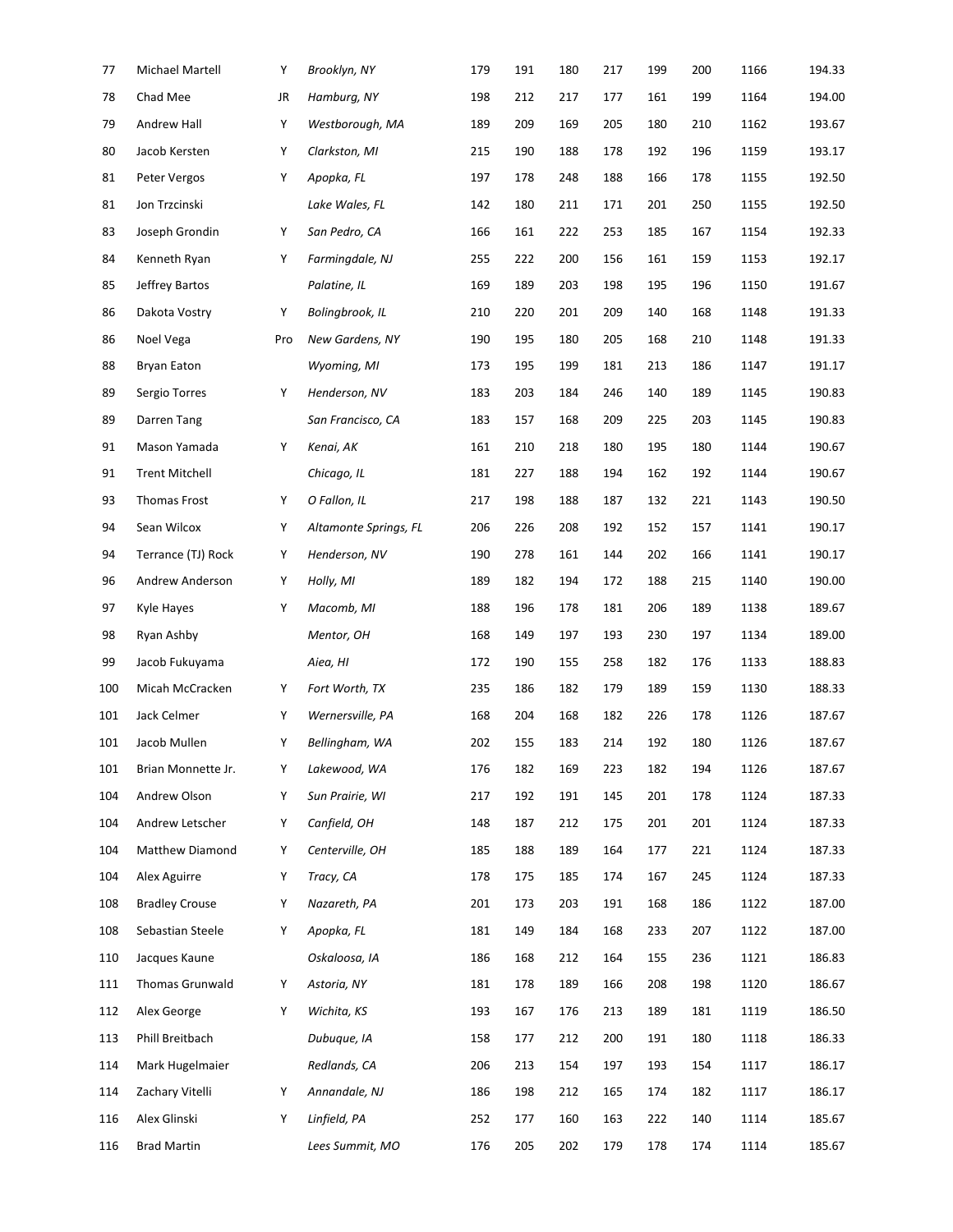| 118 | Alexander Martin        | Υ   | Smyrna, GA                     | 156 | 206 | 258 | 171 | 146 | 173 | 1110 | 185.00 |
|-----|-------------------------|-----|--------------------------------|-----|-----|-----|-----|-----|-----|------|--------|
| 119 | David McGowan           |     | Ringgold, GA                   | 172 | 158 | 204 | 199 | 188 | 188 | 1109 | 184.83 |
| 120 | <b>Russ Oviatt</b>      |     | Tempe, AZ                      | 182 | 202 | 196 | 170 | 161 | 196 | 1107 | 184.50 |
| 120 | George Duke             | Pro | Vidor, TX                      | 149 | 164 | 194 | 196 | 197 | 207 | 1107 | 184.50 |
| 122 | Anthony Naujokas        | Υ   | Lake Ronkonkoma, NY            | 149 | 167 | 200 | 171 | 208 | 211 | 1106 | 184.33 |
| 123 | <b>Tyler Gromlovits</b> | Υ   | Junction City, KS              | 220 | 174 | 190 | 182 | 154 | 183 | 1103 | 183.83 |
| 124 | Joshua Franz            |     | Lees Summit, MO                | 155 | 159 | 192 | 196 | 213 | 187 | 1102 | 183.67 |
| 125 | Austin Aude             | Υ   | Lincoln, NE                    | 180 | 150 | 196 | 210 | 184 | 181 | 1101 | 183.50 |
| 126 | Tom Hankey              | Y   | Great Barrnig, MA              | 213 | 179 | 174 | 226 | 178 | 128 | 1098 | 183.00 |
| 126 | Jaxon Helland           | Υ   | Mound, MN                      | 236 | 182 | 180 | 170 | 196 | 134 | 1098 | 183.00 |
| 128 | Joshua Rondino          | Υ   | Lilburn, GA                    | 136 | 212 | 218 | 163 | 186 | 182 | 1097 | 182.83 |
| 129 | Justin Zwaschka         |     | Bel Aire, KS                   | 164 | 201 | 192 | 174 | 202 | 163 | 1096 | 182.67 |
| 130 | Donovan Thomas          | Υ   | Longmont, CO                   | 178 | 222 | 186 | 131 | 213 | 164 | 1094 | 182.33 |
| 131 | Kevin Bienko            | Υ   | Kenmore, NY                    | 193 | 196 | 153 | 188 | 177 | 185 | 1092 | 182.00 |
| 131 | Zach Brandt             | Υ   | Kalamazoo, MI                  | 148 | 208 | 188 | 146 | 192 | 210 | 1092 | 182.00 |
| 133 | Devyn Williams          |     | Eagle River, AK                | 201 | 223 | 169 | 176 | 172 | 150 | 1091 | 181.83 |
| 133 | Tristan Leyen           | Y   | Perry Hall, MD                 | 251 | 190 | 164 | 128 | 166 | 192 | 1091 | 181.83 |
| 135 | <b>Brad Miller</b>      | Pro | Maryland Heights, MO           | 177 | 172 | 205 | 145 | 153 | 237 | 1089 | 181.50 |
| 136 | Nicholas Alford         |     | Moreno Valley, CA              | 167 | 180 | 190 | 166 | 174 | 211 | 1088 | 181.33 |
| 137 | Edwin Baradas           | Y   | Roseville, CA                  | 184 | 203 | 216 | 152 | 187 | 144 | 1086 | 181.00 |
| 137 | Joshua Pate             | Υ   | Inver Grove Heights, MN        | 124 | 215 | 180 | 210 | 188 | 169 | 1086 | 181.00 |
| 139 | Jake Rollins            | Υ   | Glen Rock, NJ                  | 183 | 177 | 197 | 165 | 212 | 148 | 1082 | 180.33 |
| 139 | Brennan Haugh           | Υ   | Faribault, MN                  | 164 | 173 | 194 | 206 | 188 | 157 | 1082 | 180.33 |
| 139 | <b>Teagan Smale</b>     | Υ   | <b>Boulder City, NV</b>        | 164 | 214 | 199 | 160 | 172 | 173 | 1082 | 180.33 |
| 142 | Eric Erb                | Υ   | Gap, PA                        | 170 | 189 | 185 | 152 | 192 | 189 | 1077 | 179.50 |
| 143 | Matthew Karney          | Υ   | Minneapolis, MN                | 176 | 181 | 153 | 259 | 161 | 145 | 1075 | 179.17 |
| 144 | Dustin Zehner           | Υ   | South Bend, IN                 | 198 | 190 | 193 | 168 | 159 | 165 | 1073 | 178.83 |
| 144 | Nicholas Pollak         | Υ   | Las Vegas, NV                  | 201 | 223 | 159 | 148 | 159 | 183 | 1073 | 178.83 |
| 146 | Joesph Yant             | Υ   | St. Anthony, MN                | 203 | 180 | 193 | 190 | 150 | 155 | 1071 | 178.50 |
| 146 | Alex Blaisdell          |     | Champlin, MN                   | 171 | 200 | 171 | 182 | 186 | 161 | 1071 | 178.50 |
| 146 | Nick Pate               |     | <b>Inver Grove Heights, MN</b> | 186 | 182 | 177 | 180 | 161 | 185 | 1071 | 178.50 |
| 149 | Logan Langer            | Y   | Owatonna, MN                   | 204 | 200 | 177 | 176 | 146 | 166 | 1069 | 178.17 |
| 150 | Corben Sadowski         | Y   | Roselle, IL                    | 138 | 211 | 157 | 196 | 200 | 166 | 1068 | 178.00 |
| 151 | <b>Brandon Wanders</b>  | Υ   | Trabuco Canyon, CA             | 178 | 125 | 197 | 201 | 199 | 159 | 1059 | 176.50 |
| 152 | Justin Carl             | Υ   | Albany, NY                     | 192 | 189 | 160 | 176 | 174 | 165 | 1056 | 176.00 |
| 153 | Will West               |     | Nacogdoches, TX                | 191 | 151 | 161 | 150 | 189 | 208 | 1050 | 175.00 |
| 154 | Chase Benites           | Υ   | Grandville, MI                 | 157 | 174 | 200 | 164 | 177 | 174 | 1046 | 174.33 |
| 155 | Jacob Boris             | Υ   | Tabernacle, NJ                 | 171 | 166 | 197 | 203 | 170 | 135 | 1042 | 173.67 |
| 155 | Darwin Wimer            |     | Mesquite, NV                   | 177 | 148 | 154 | 198 | 203 | 162 | 1042 | 173.67 |
| 157 | Raymond Young           | Υ   | Monticello, MN                 | 202 | 132 | 223 | 201 | 145 | 134 | 1037 | 172.83 |
| 157 | <b>Tyler Klinepier</b>  | Y   | Inver Grove Heights, MN        | 156 | 161 | 202 | 191 | 178 | 149 | 1037 | 172.83 |